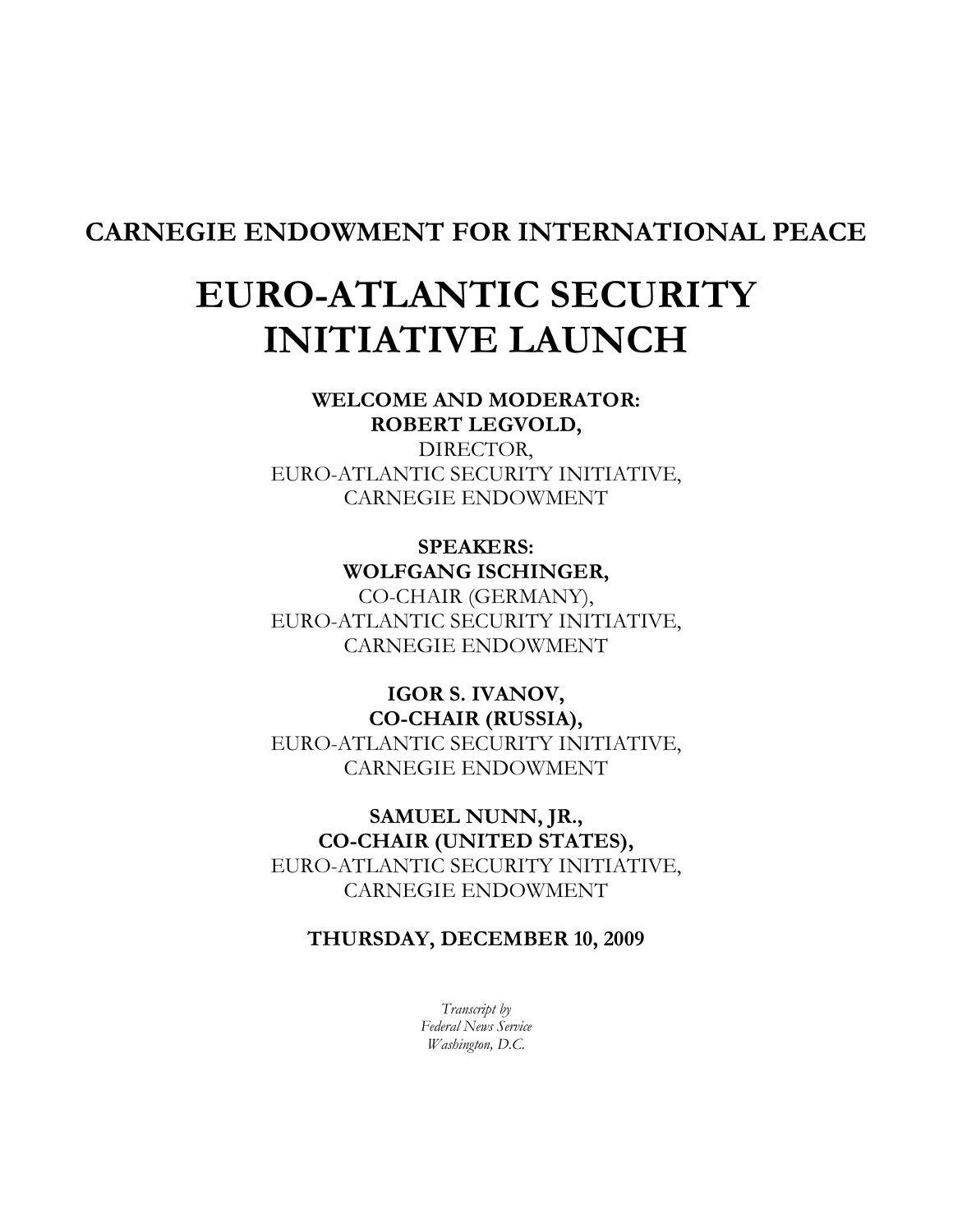ROBERT LEGVOLD: Good day and welcome to everyone here in Brussels, in Moscow, in Washington, and to those who are watching this on the Internet. I'm Robert Legvold, the director of the Euro-Atlantic Security Initiative, the undertaking that today we are introducing to you and to the wider media. The Euro-Atlantic Security Initiative, which has the utterly inappropriate acronym of EASI – (laughter) – actually draws together 25 prominent public figures, former policymakers, business executives, military leaders and policy analysts, under the leadership of Ambassador Wolfgang Ischinger, former foreign minister Igor Sergeyevich Ivanov and former senator Sam Nunn, who you see on the screens and in your locations.

Over the next 2 years, the commission will take a comprehensive look at the security challenges that face the wider Euro-Atlantic region from North America, through Europe and across Russia, and then make recommendations for adjusting and enhancing the existing security architecture in this vast and vital part of the world. The moving force behind the initiative is the Carnegie Endowment for International Peace, the first genuinely global public-policy organization, as this technology is a small manifestation.

And, as important advisors and staff for the undertaking, three of the key principals in the organization will participate – Dmitri Trenin, who is the director of the Carnegie Moscow Center, Ambassador James Collins, who is the director of the Russia-Eurasia program in Carnegie Washington, and Fabrice Pothier, who is the director of Carnegie Brussels. All are with us today, with the exception of Dmitir Trenin, and Sam Greene is standing in for him.

EASI, however – that is, the Euro-Atlantic Security Initiative – is independent from any government and from any public or private organization, including the Carnegie Endowment, and the spirit of the commission is to meld diverse perspectives in ways that create a greater collective wisdom about what will be a large, complex and very difficult agenda. And I think there's no better representation of that spirit than the leadership within it. I turn now to Ambassador Ischinger for initial comments, and then you will hear from the other co-chairs as well, then we'll talk. Wolfgang?

WOLFGANG ISCHINGER: Thank you, thank you very much. I have to say that I am very excited about participating in this very important project. This is actually overdue. We need to start by rethinking what security means. I believe that our discussion between Russia and the West has for too long focused on the way security was defined in the past, as security from each other. Now, we need to talk about security with each other.

Second, we have had, I believe, a significant lack of trust for a number of reasons. How can we rebuild trust across the board, between all of us, all the actors, in the trans-Atlantic and European theater? And lastly, I have been thinking for a long time that one of the real challenges of our way of thinking about security requires that we move from thinking in zero-sum terms to a way of thinking in win-win terms.

Now, these are great challenges, and they require a collective effort, and that is why I am extremely happy that this effort has been put together by the Carnegie Endowment and that such an impressive star-studded group of people have been willing to join us, Sam and Igor and I, and you, of course, about – to tackle these and a number of other issues that we are now looking at. Thank you.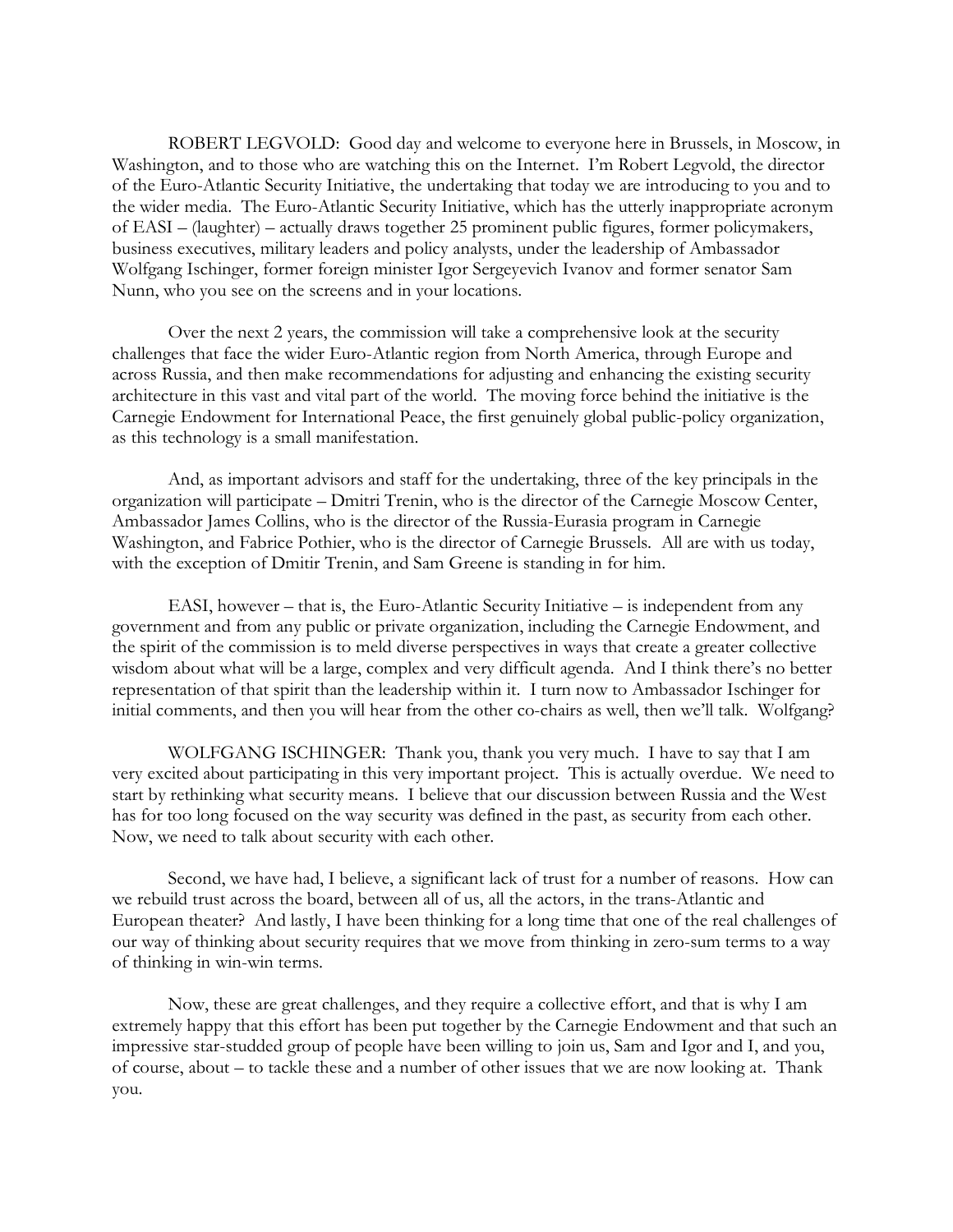MR. LEGVOLD: Thank you very much, Wolfgang. We turn now to Moscow and to Igor Sergeyevich.

IGOR SERGEYEVICH IVANOV: Thank you. We are living in the world of borderless challenges – terrorism, nuclear proliferation, climate changes, local conflicts – none can be solved by a single government acting alone. Conquering 21<sup>st</sup> century security threats and promoting stability and prosperity in the coming decades will require international cooperation and strengthening pillars of international security.

The aim of our project is ambitious and urgent: to launch a new reform effort for the Euro-Atlantic security system. We know that this work will not be easy, but time cannot wait. We are open for all contributions to this project. The aim of our work is to find substantial common ground, looking comprehensively at the full range of security challenges facing our countries, and elaborate recommendations of steps by which Euro-Atlantic space can be transformed into a real common security area. Thank you.

MR. LEGVOLD: Thank you very much, Igor. And now, Sen. Nunn.

SAMUEL NUNN: Thank you very much, Bob, and thank the Carnegie Endowment for coming up with this very, I think, important initiative, probably overdue by several years, from my perspective. I'm delighted and pleased to join with Wolfgang and with Igor, two individuals I have enormous respect for. They had tremendous accomplishments and great leaders, so to be part of that group and to join the other distinguished people on our panel is a true pleasure.

I would just emphasize a couple things that have already been said. I think Wolfgang's point about moving away from a zero-sum game, which has been the historical approach but cannot be the approach in the future, is absolutely on the mark, and I think Igor's point about cooperation and the fact that no one country can solve the serious challenges we face by itself is absolutely essential.

I've said many times, and repeat here today because I think it's absolutely true, that if you look at the fields of challenge that we have, whether it's nuclear weapons, whether it's biological weapons, whether it's infectious disease, whether it's energy, whether it's the environment, if you look in any of those serious problems we face, we are in a race between cooperation and catastrophe.

And the good news is, and I think this is good news, is that I don't think there's been in any time in history, certainly not in modern history, where the real essential interest, true interest, vital interest of the great powers, basically including Europe, U.S. and Russia but also including Japan, China and many other nations, where those interests have aligned as they do today. But as has been previously said, the lack of trust precludes us, in many cases, from thinking in that way, and we still do approach too many problems in a zero-sum fashion.

I think that the effort we're launching today reflects a very simple and basic truth: There can be no coherent, effective global-security strategy that does not take into account Russia, its strengths, its weaknesses, its aims and its ambitions. So it's remarkable and, I think, dangerous that the United States, Russia and Europe have not developed an answer to one of the most fundamental security questions we face: What is the long-term role for Russia in the Euro-Atlantic security arch? I think we have to address this.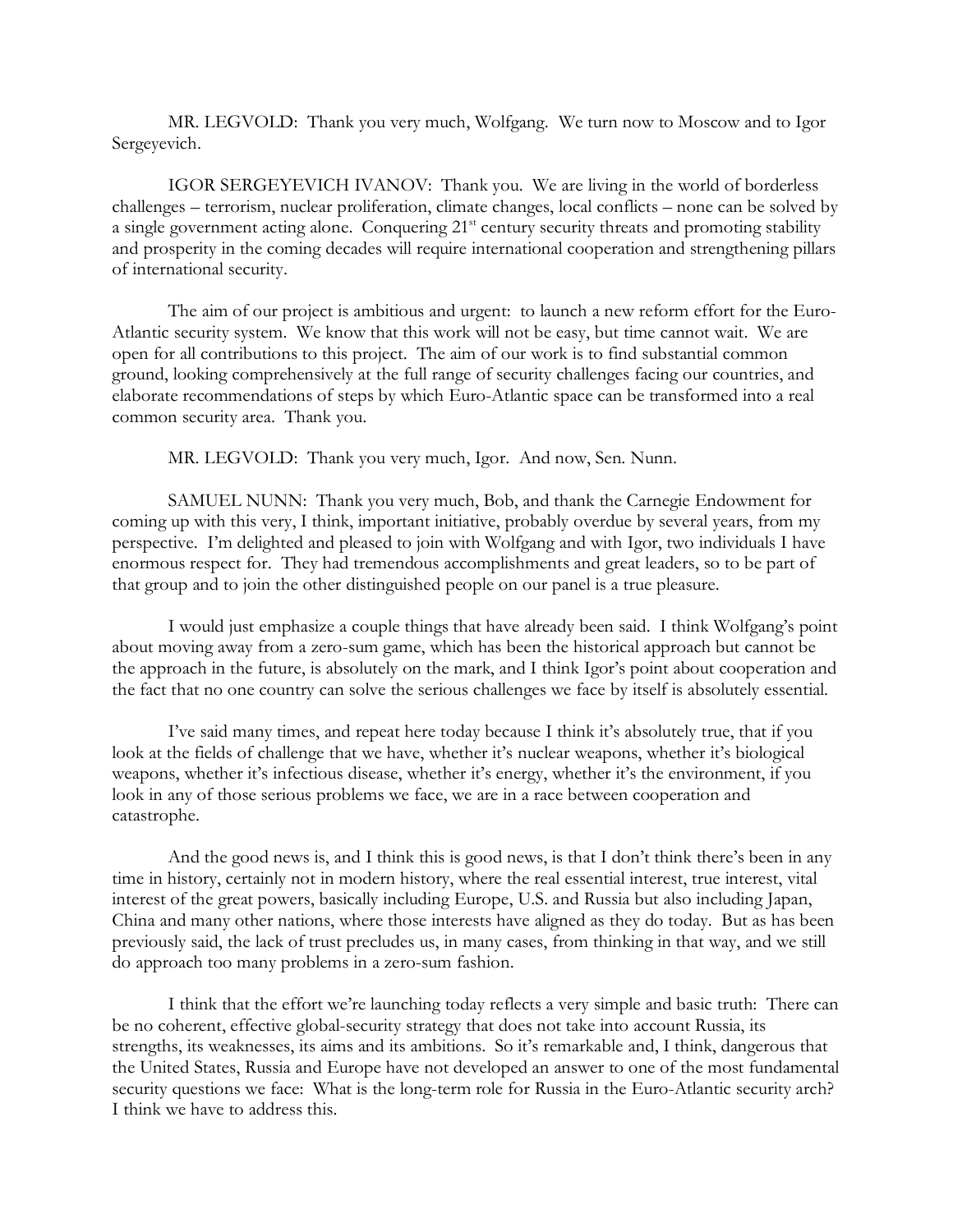Whether it's been caused by the absence of vision, the lack of political will or nostalgia for the Cold War, the failure of all sides to forge a mutually beneficial and durable security relationship, as I view it, marks a collective failure of leadership in Washington, European capitals and Moscow. Winston Churchill once said, "however beautiful the strategy, you must occasionally look at the result", and I think that's what we're going to be doing, is looking at the result, looking at the trajectory, looking at the strategy and making suggestions to our governments who, in the long run, have to solve these problems, as to how we can go about creating truly a win-win strategy in terms – not only of security but in terms of economic security, environmental security and energy security, not simply military security.

So this is a big, broad program. As Bob Legvold said so well, it is not easy. We have a lot of good people working on it, though, Bob, and Jim Collins and your counterparts in Russia and your counterparts in Europe, I think over the next 2 years it'll be both interesting, stimulating and, I hope, very constructive in terms of the suggestions and the work that we undertake and the suggestions that we recommend to our governments. Thank you very much.

MR. LEGVOLD: Thank you, Sam. We're going to be brisk with this session and we're going to pass around the opportunity to ask questions. We're going to start in Washington, and then we will turn to Moscow and then Wolfgang and I here in Brussels to you people. So in Washington, Ambassador Collins, could you guide us?

JAMES COLLINS: Yes, thank you very much, Bob, and I want to be very quickly – very quickly here move on. So I'd like to turn the floor for a question to the co-chairs, to Jill Dougherty, who is a well-known CNN representative. Jill?

Q: Thank you, Ambassador Collins. Sen. Nunn, you mentioned one of the key questions is, what is the long-term role for Russia, and I would be very interested – I know it's the beginning of the process, it's a big initiative, but if that is the key issue, I would be interested in, Igor Sergeyevich, if you could in maybe brief terms, because it is a complex subject, explain or perhaps give your views on how Russia's voice can be heard in some of these structures and in – on the issues of security.

MR. NUNN: Well, we already have certain institutions where Russia is very much a part of it, the OSCE and also the NATO-Russia Council, but there has been a breakdown in communications in many respects. Just one example, Jill: At the time where we needed to maximize communications, that is, when Russia and Georgia got into that confrontation and it became a conflict, U.S.-Russia – the NATO-Russia Council decided not to meet. I find that bizarre. The purpose of having that kind of council is to make sure you avoid or mitigate conflict. So clearly, the present institutions are not working.

I don't exclude anything; I think we'll look at all the options. I know one thing, if you basically put it in the Russian's minds that everybody is eligible to be a part of a security approach except Russia, then obviously, Russia is going to view itself as isolated. I think that has not been the intent, but in too many cases, that's been the result. So I don't exclude any possible options. I think we'll explore a lot of them.

One of the main ingredients is what Russia itself sees. I think Russia is beginning to really speak out on this. President Medvedev has laid out his suggestions, I think that's something we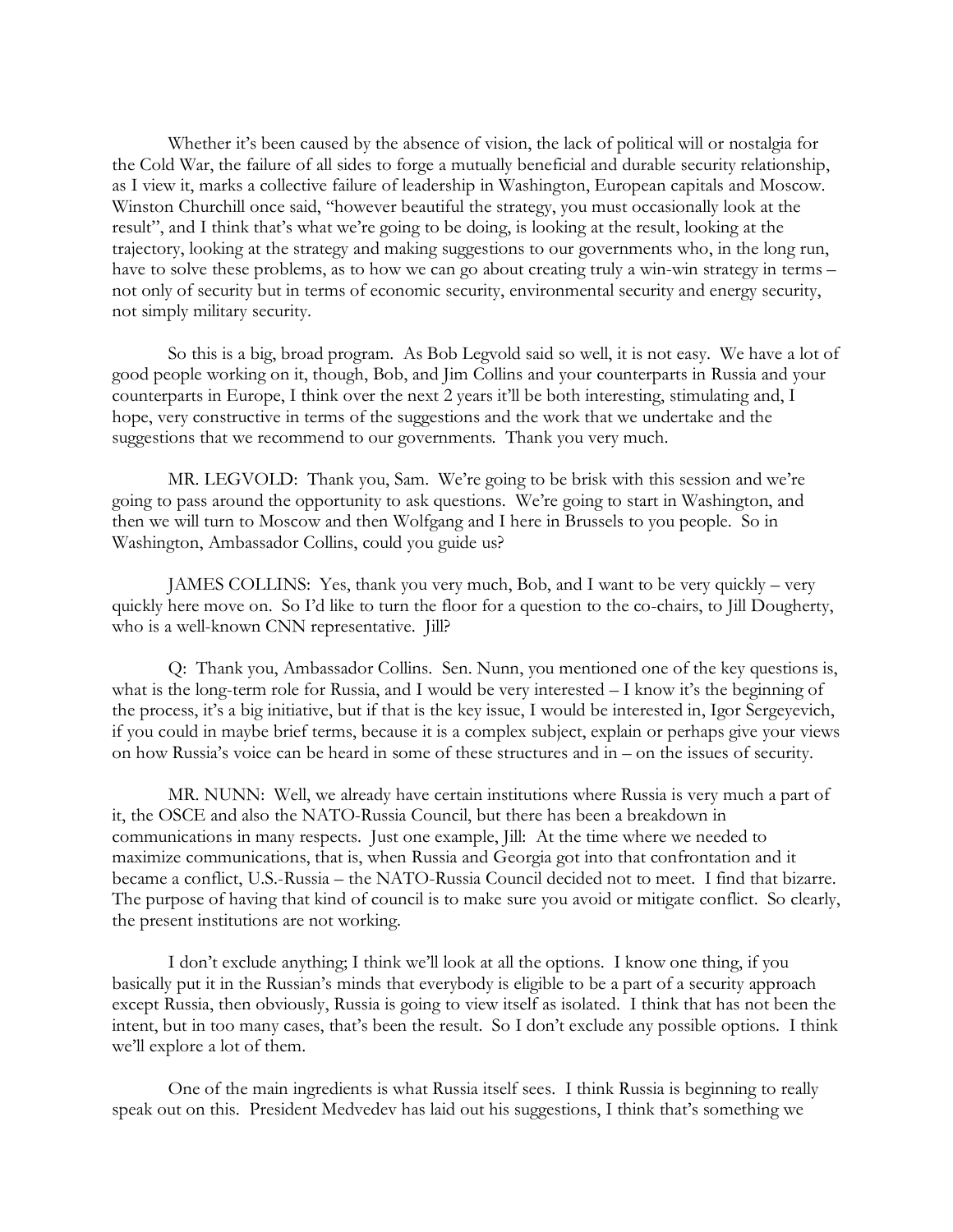ought to all take seriously and examine carefully. So I would approach it in an open mind and would not exclude a number of different possible approaches, but one of the main things here that I think is going to be interesting is to get to the vision the Russians themselves have.

MR. LEGVOLD: Igor Sergeyevich, do you have a word on this?

MR. IVANOV: I think that the problem is not the voice of Russia. It's easier to hear the Russian voice here, there or elsewhere. The problem is to create such conditions that the voice of big, small, medium countries can be heard and that all countries, big or small or medium, they sound confident and secure in this new architecture. That's why the project, which we start today, is not about Russia and the West.

It's about all countries who are living in this Euro-Atlantic space. That's why we shall work as one team with the same opportunities to express our thoughts about what the security, about our common interests. And we shall intend to elaborate such measures, comprehensive measures, that would be profitable for all of us, and that all countries feel secure on the Euro-Atlantic space. This is how I see our common work.

MR. LEGVOLD: Thank you very much. Sam, do you have a question in Moscow?

Q: Do we have a question here in Moscow? Somebody has a question here in Moscow.

MR. IVANOV: In Moscow, we have everything clear – (inaudible, cross talk). (Laughter.)

MR. LEGVOLD: In Moscow, we have the questions. While you collect your thoughts, we'll turn here, and Fabrice, what kind of a question do we have in Brussels?

FABRICE POTHIER: I think we have a question from Marik Grylaw (sp) from the European Union Council, if you want.

Q: I'm Marik Grylaw in the European Council and former Polish ambassador to the European Union. It's very timely and important issue, no doubt. My question is about the specific topics commission should address first, some kinds of priorities, and I would be happy to hear from Ambassador Ischinger on that.

MR. LEGVOLD: Wolfgang?

MR. ISCHINGER: That's a large question, thank you very much for the question. I think what we will want to do is to explore very carefully what exactly security means in the 21<sup>st</sup> century. As Sam Nunn has just pointed out, it means a lot more than what it used to mean. It used to mean missiles, tanks, and we spent many years, some of us, in commercial arms control, an area where there is still a lot of unfinished business. But we need to go beyond that, we need to figure out ways to make sure that we optimize our opportunities to work together on energy security, on climate security and in a number of other areas.

So defining the subject matter in the broadest possible sense of security is the first step, and then we'll take a look at the existing organizations, rules, institutions which we have. And I totally agree with what was just said, that we should not close our minds to anything. We should address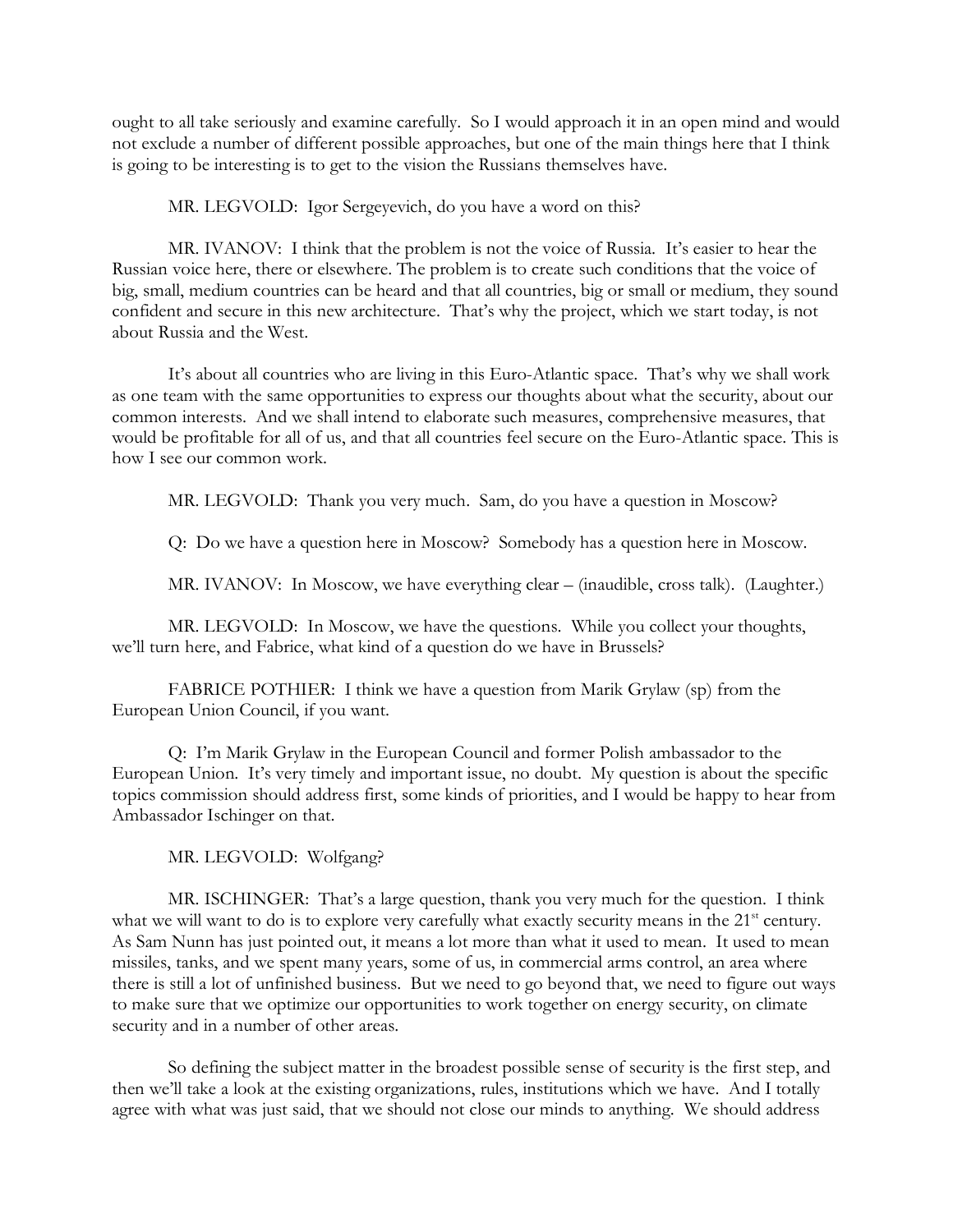this with the help of our academic support, and I'm sure many others, including all of the members of the commission, we should go at this with a very open mind and be creative. But I think it would be a big mistake to start this project with a preconceived notion of how we're going to solve it. This is complex, it is not easy.

MR. LEGVOLD: Is there a question? Please.

Q: This is Eric Green from the U.S. Embassy in Moscow. Sen. Nunn, you mentioned Winston Churchill's statement about strategy and results. What do you anticipate the end result of this project being in terms of recommendations and how will they be formulated and advanced beyond the 2-year framework of the project?

MR. NUNN: Well, I think Wolfgang just made the key point here: We don't have preconceived notions about what the result may be. I participated in a number of commissions – and I know everybody on this commission has – and I've seen beautiful work that didn't involve a process that produced consensus – lie on the shelves without anybody paying much attention to it. I think the process itself – the discussions, the fact that we'll have Russians, Europeans and people from the United States discussing things together, I think that process itself will both inform and be very valuable because we'll hear what is really on other people's minds.

And Wolfgang mentioned about defining security. I think we have to really determine what kind of security we are talking about. I think the definition has got to be much, much broader than it has been before. So I'm not sure what the results are going to be, but that's one of the valuable parts of this. I don't think we start off with preconceived notions.

MR. LEGVOLD: Eric, let me amplify just a bit on what Sam has said, agreeing with everything that both Wolfgang and Sam have said. At the outset I noted this will be a 2-year project. And we are committed to producing a report that offers the constructive ideas that emerge from it in as coherent a form as we can make it available.

But, all along the way, we want this to be an iterative process. Sam stressed the notion of process. And throughout that we mean to be – we already are in touch with senior officials in major governments and with principal organizations including NATO, the OSCE, the European Union. And we will continue to maintain that dialogue, looking to keep the commission informed by what's happening because there is going to be a good deal occurring between now and the next two years – or over the next 2 years. And, in turn, if there are ideas that begin emerging within the commission, within perhaps its working groups or otherwise, we'll also share those with not only officials, but with the wider world.

We want this to be a much larger contribution than simply a commission that, at the end of the day, issues a report in the hopes that somebody will read it. Let's go back to Washington. Jim, is there a question there?

MR. COLLINS: Yes, I'd like to have Angela Stent give us a question. Angela is from Georgetown University.

Q: Thank you very much, Jim, and I think this is a – it's very important that you're doing all of this work. I wanted to come back to the question of existing institutions. Wolfgang, you talked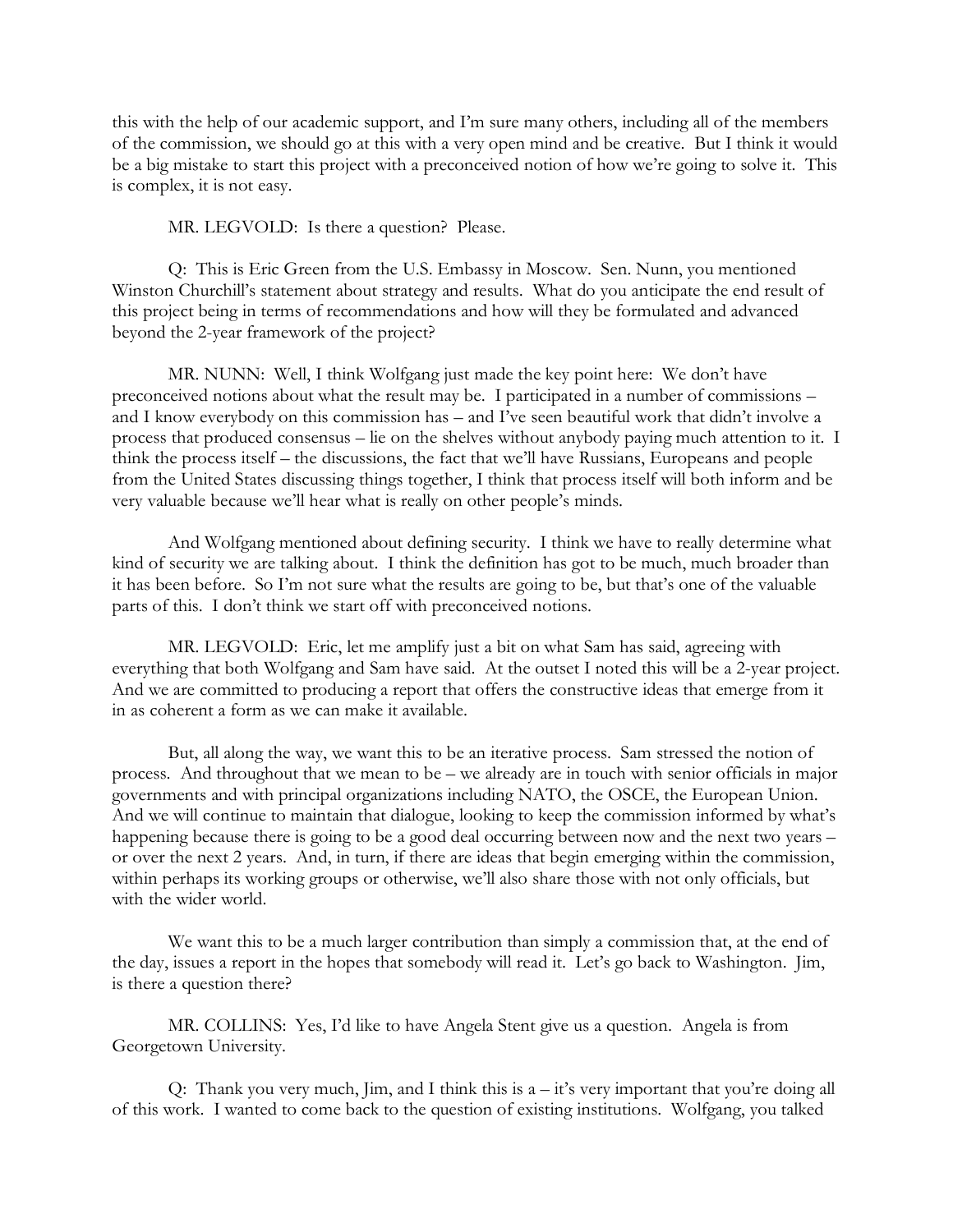about the existing institutions of European security, Euro-Atlantic security, of which there are many. Sometimes one hears both from Russians and from others that the existing institutions are broken.

If you look at President Medvedev's proposal that was his draft for a European security treaty, it also implies that one needs a new institution. Do you start off with an a priori idea about whether one does need new institutions? I guess that's for anyone who wants to take it.

MR. LEGVOLD: I am going to have Wolfgang answer that.

MR. ISCHINGER: Well, Angela, great to see you across the Atlantic. (Laughter.) I would agree with those who argue – and I think Sam made the point earlier – that our current institutions unfortunately have not done a very good job. That is certainly true for the NATO-Russia Council.

I was part of the group that negotiated the creation of these arrangements in '97 and there were major hopes associated with it at the time. Most of these hopes have unfortunately not materialized. I am not going to talk about who is responsible or why it didn't – why not more came out of it. But obviously it's not good enough.

So whether we can do a repair job institution-wise or whether we need better rules how institutions work together or whether we need to look at the membership – as Sen. Nunn has pointed out. We had a debate in the mid-'90s, remember, whether, you know, in the conditions of early post-Soviet Union, whether Russia might have an interest or should be invited to join NATO.

Sometimes I get the impression we had been further down the road then than we have been in recent months and years. So I think these questions will need to be addressed with an open mind. And if we come to a conclusion collectively – Russians, Europeans, Americans – in this commission that something else needs to be created, I'll be all for it. I don't think we should have a closed mind to that.

MR. LEGVOLD: This is a good question. So Igor or Sam, do you have thoughts on this?

MR. IVANOV: I want to say that nobody speaks about – to destroy any institution existing now in Euro-Atlantic. (Inaudible) – what we say that we need, first of all, evaluate threats and challenges. I think that it will be not so difficult to find common language about threats and challenges. The second step, we have to analyze how efficient those institutions are – existing institutions – and if they can do the job.

If they can, okay, if we need something to change in those institutions or to invent something. Maybe we can think about this. That's why I am totally against saying that we have to destroy everything and start from zero – impossible. We have to use all of our previous experience to take everything positive which we have what we have and to use it – (inaudible).

But if it's necessary to create something new, why not? Why we cannot think about  $-$  it was as worked about Helsinki process. We started from zero. We created new structures. Why we cannot do it in  $21<sup>st</sup>$  century?

MR. LEGVOLD: Sam?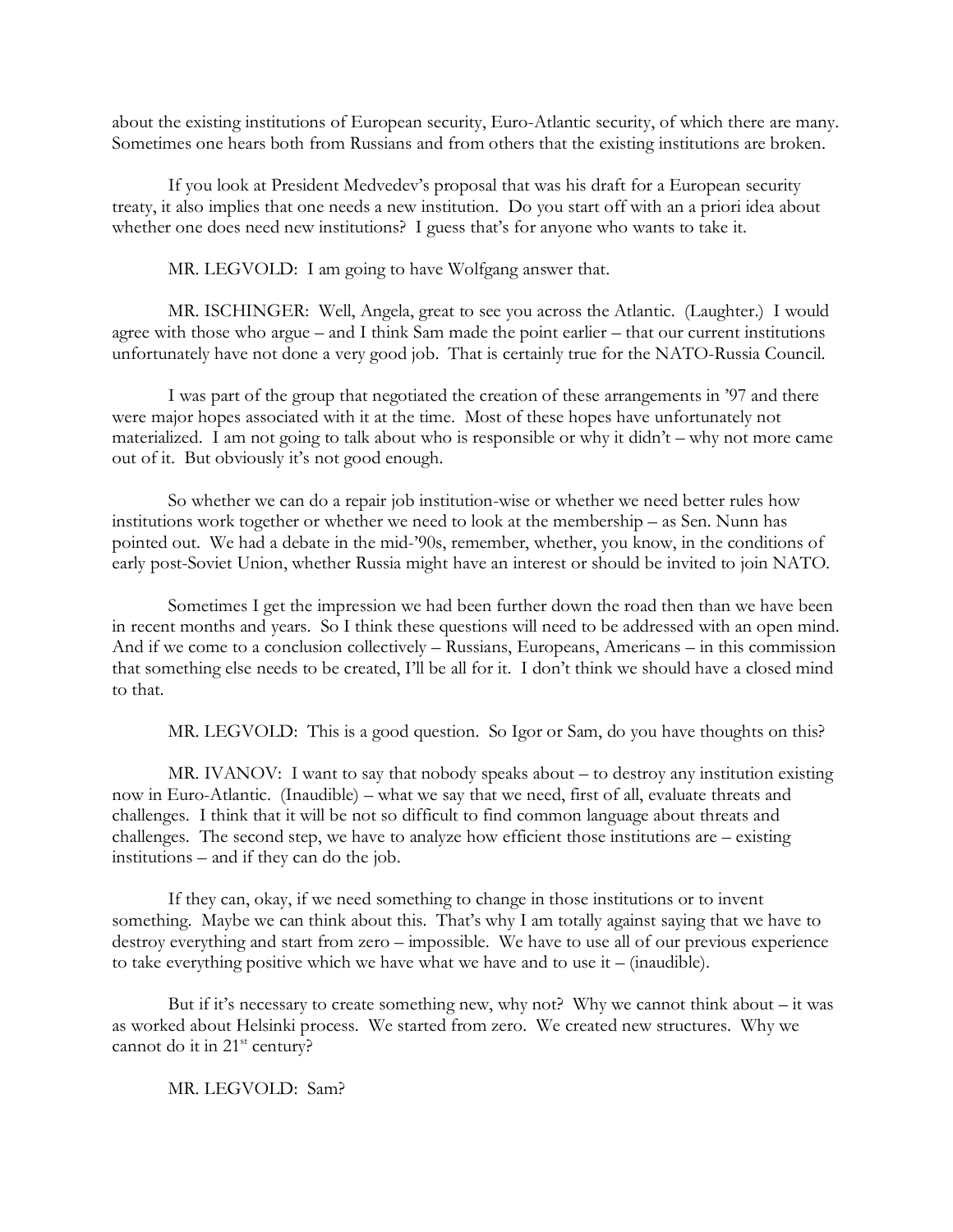MR. NUNN: Well, let me just give you one example. I think there has been discussion in the last year or two starting in the Bush administration with the United States and NATO and Russia about working together on missile defenses. The U.S. and Russia joined together in years past to outlaw one type of missile, the intermediate missile. And now a lot of other countries have those missiles but we don't.

The Russian president has offered Russian territory for possible parts of a missile defense system. We have just seen the Obama administration take another whole look at deployments in Poland and Czech Republic and re-mold a different type program looking at the more present and clear threat rather than a possible long-term threat.

We have got a chance, possibly, to work together with Russia – NATO and Russia – on missile defense, perhaps starting with intermediate missile defense and offering other countries the opportunity to abolish their own intermediate weapons. And then, if they do not, perhaps we can work together.

Now, if we start working together on something like that, as fundamental and as important as it is, this might lead to reexamination of a lot of other things, particularly, why should we still have missiles on short warning and why should we have such short warning time when the Cold War has been over 20 years?

There are some fundamental security things that we could begin to work together on that might change the whole psychology of NATO, Russian and U.S. relationships. So that's just one example, but I think it's an example where the opportunity and the dangers are pretty clear, as we speak.

MR. LEGVOLD: Thank you. Is there a last question in Brussels? Please.

Q: Thank you very much. I'm Jasper Vin (ph) from the German delegation to NATO. And, mainly, I first of all welcome this fascinating initiative in its scope, think out of the box. It seems to me a very challenging, also in its inclusiveness to have Europeans, Americans and Russian on board.

The question I would have is how this initiative ties in with other initiatives already on track. If you speak about joint analysis of common threats and challenges, that is exactly the tasking that the ministers one week ago working into the NATO-Russia Council – and – (inaudible) – that starts soon – and, where I understand – (inaudible) – that is exactly also a part of your mandate. And then we have the Medvedev initiative, the Corfu process within the OSCE where also the draft of a European security treaty will be entreated and will keep our colleagues there very busy during the next months and even beyond.

And then we have within NATO the elaboration of a new Strategic Concept where similar questions are also put to and Russia will be invited to the next seminar on this new Strategic Concept in Oslo in January. So my question would be how your initiative ties in with the other initiatives. Do you think that there would be input of your initiative to the others or a dialogue so that it could be mutually fruitful?